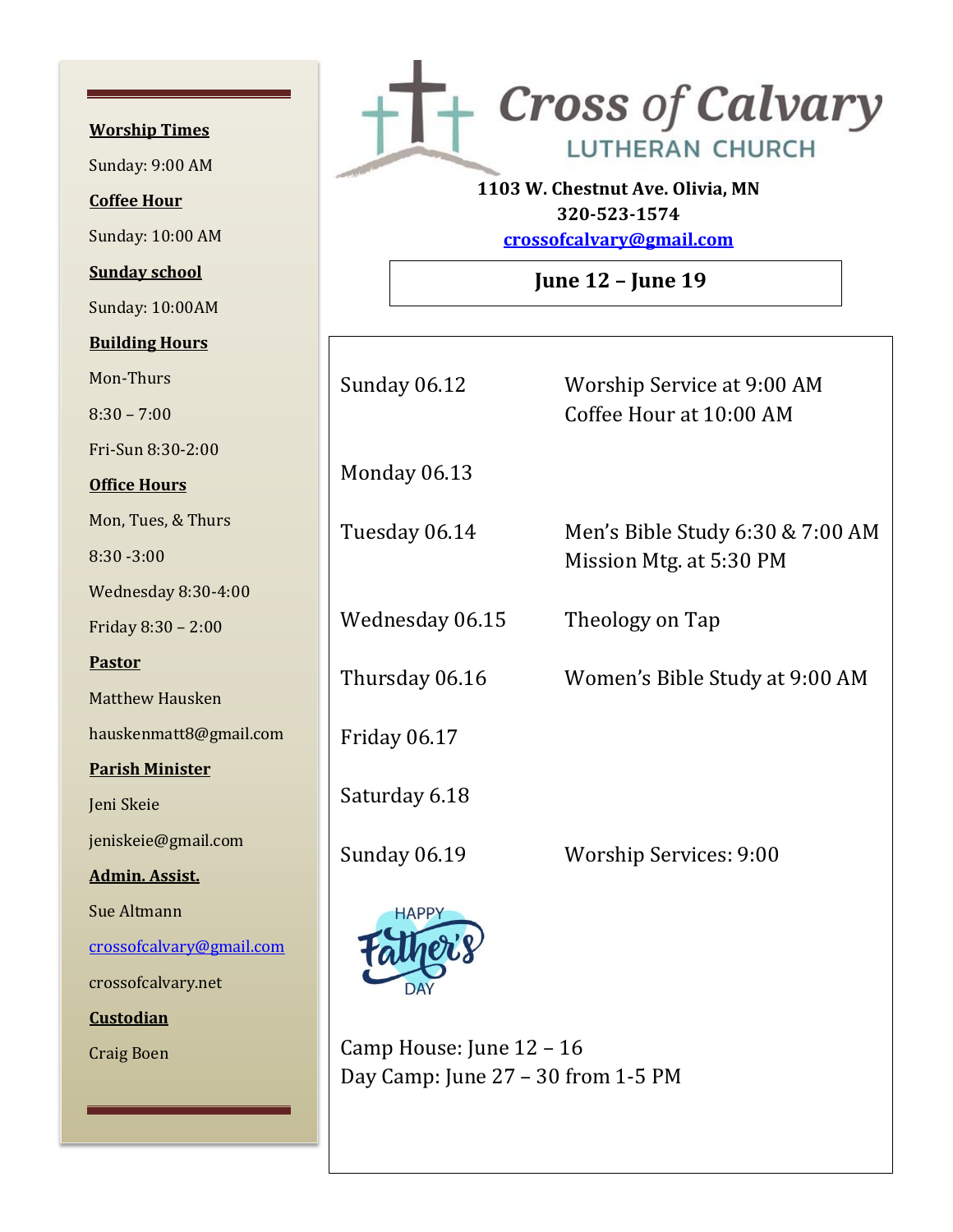# **June Worship Assistants**

Ushers: Drew Sagedahl, Daren Sagedahl Acolytes: Aiden Grund & Elliot Lang Sound Board/Clicker: Communion Helper: Trent Athmann Altar Guild: Sue Erickson

# **Bible Studies**

Men's Bible study: Tuesday mornings at 6:30 & 7:00 AM Women's Bible study: Wednesday morning at 9:00 AM Dorcas Bible study: last Wednesday of month at 9:30 am/Fellowship Hall Ruth Bible study: 4th Monday of month at 1:30pm/church library



**DAY CAMP:** Green Lake Lutheran Ministries will be bringing staff to lead our Day Camp, June 27-30. It is for youth who have finished K-6th grade. Cost is \$40 with \$100 cap for families. Community and Friends are welcome! Sign up at the google sign up on our website or here<http://forms.gle/t3tu1rDFZgeY35J76>

**SUMMER CAMP:** Have you registered for summer camp yet? There are lots of options, and some space has opened up. There are member scholarships to help pay the costs. Everyone who wants to attend camp will go. There are members who want to help sponsor too, because we all know that camp will change your life! Talk to Jeni if you are wondering what to do! Check out the options at gllm.org.

> Pastor Matt will be doing an upcoming sermon series on Galatians. June 19th, 26th and July 3rd. Topic: "Freedom has set you Free"



**Outdoor Game and Movie night for High school (going into 9-12 and graduates) June 29, Wednesday, from 8-11pm Bring a snack to share and a beverage for the movie.**

The Athmann family's "Marching for Mark" team is having a root beer float fundraiser at the Bird Island Farmers Market on Wednesday, June 29th (4:00-7:00). Please join us to help support the Renville County Walk in the Park.

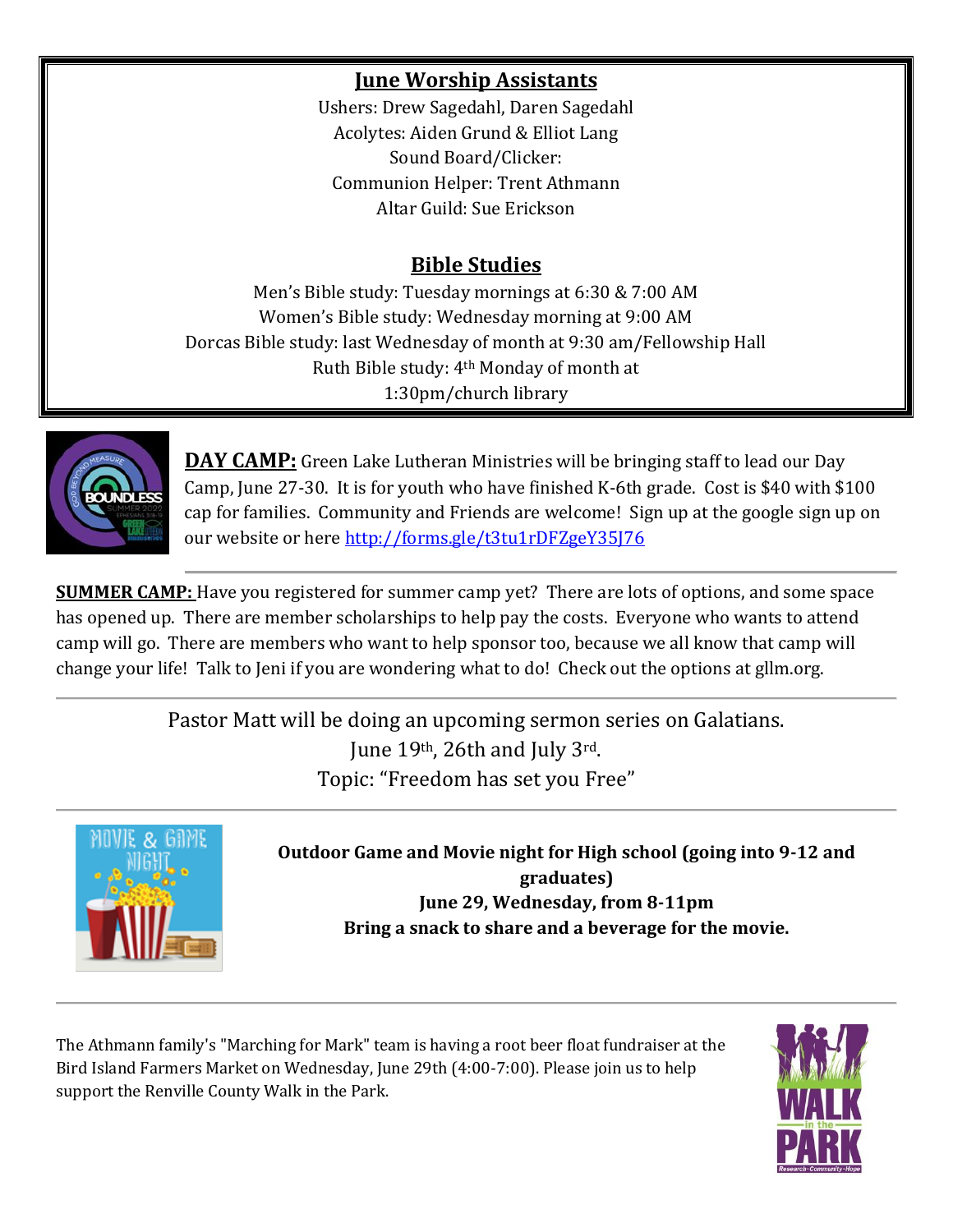# **Please pray for…**

Zoe Orth – Family & Friends Bob Wittman – Family & Friends Randy Harrier – Family & Friends Chrissy Boen – Family & Friends Ken Ziesmer – Family & Friends Liz Elfering – Family & Friends Marlene Bratsch – Friends & Family Clifford Metteer - Family Jon Hackman Family Carol Horrmann – Friends & Family

Paula Sing – Lynnette Blem Lyn Tesch – Family & Friends Pat Aalderks – Family & Friends Gloria Franzen – Friends & Family Ric Aalderks – Friends & Family Brandon Ochs – Family & Friends Candy Kath – Pam Olson's sister Laurie Hogberg – Family & Friends Trevor Solem – Friends and Family Chet Boen – Family & Friends Tim & Emily Merten family – Angela Cole

# **Women's Bible Study**

Women's Bible Study on Wednesday at 9:00 AM will soon finish the Max Lucado book "He Chose the Nails."

Our new book will be a study on 1 Samuel, beginning July 6, at 9:00.Get you book at the church office. Cost is ?

# **June 12, 2022 Trinity Sunday**



# **We have an amazing God full of love and wisdom.**

#### **DAILY BIBLE READINGS**

These passages are related to the Lectionary texts for this Sunday.

| <b>Sunday</b>   |  |
|-----------------|--|
| Monday          |  |
| <b>Tuesday</b>  |  |
| Wednesday       |  |
| <b>Thursday</b> |  |
| Friday          |  |
| Saturday        |  |
| <b>Sunday</b>   |  |
|                 |  |

**Romans 11:33-36 Praise to God** 

**Sunday John 16:12-15 The Spirit will guide you Monday Proverbs 8:1-4, 22-31 The gifts of wisdom Romans 5:1-5 Experiencing God's peace** Luke 2:41-52 The boy Jesus in the temple **Thursday Proverbs 19:20 Ways to gain wisdom Psalm 8** The wonderful name of the Lord **Sunday Luke 8:26-39 Jesus casts out demons** 

#### **SCRIPTURE VERSE FOR THIS WEEK**

*Therefore, since we are justified by faith, we have peace with God through our Lord Jesus Christ. Romans 5:1 (NRSV)*